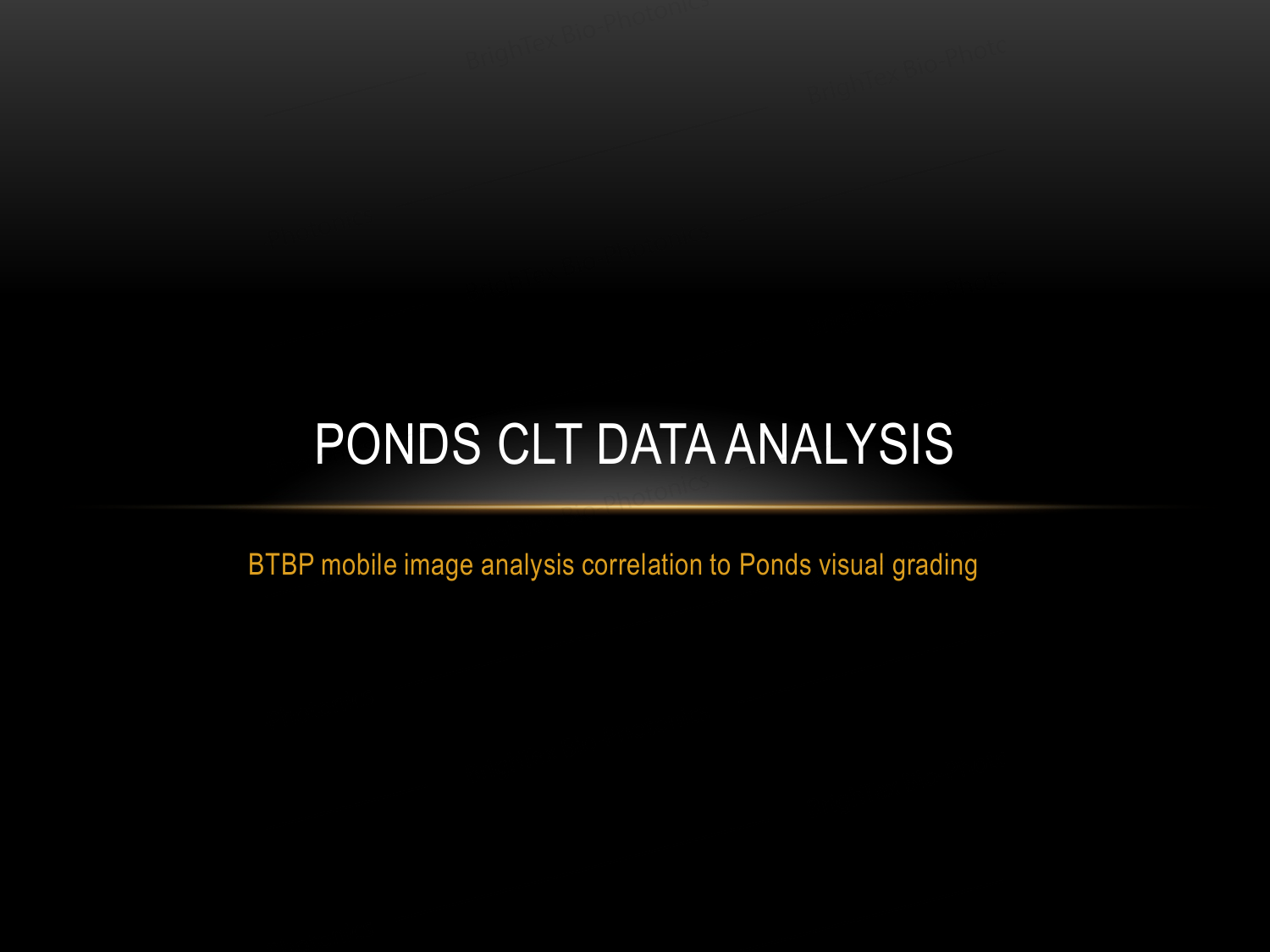## **OBJECTIVE**

- Assess agreement between the BTBP analysis engine scores and the Ponds CLT visual grading results
- Modify the analysis parameters to align the BTBP measurement technique with the visual grading criteria where necessary
- Map Ponds visual grading scales to BTBP severity ranges for accurate assessment
- Re-analyze the images with the new algorithms and scales
- Review the improved level of correlation

Target Correlation Level > 80% agreement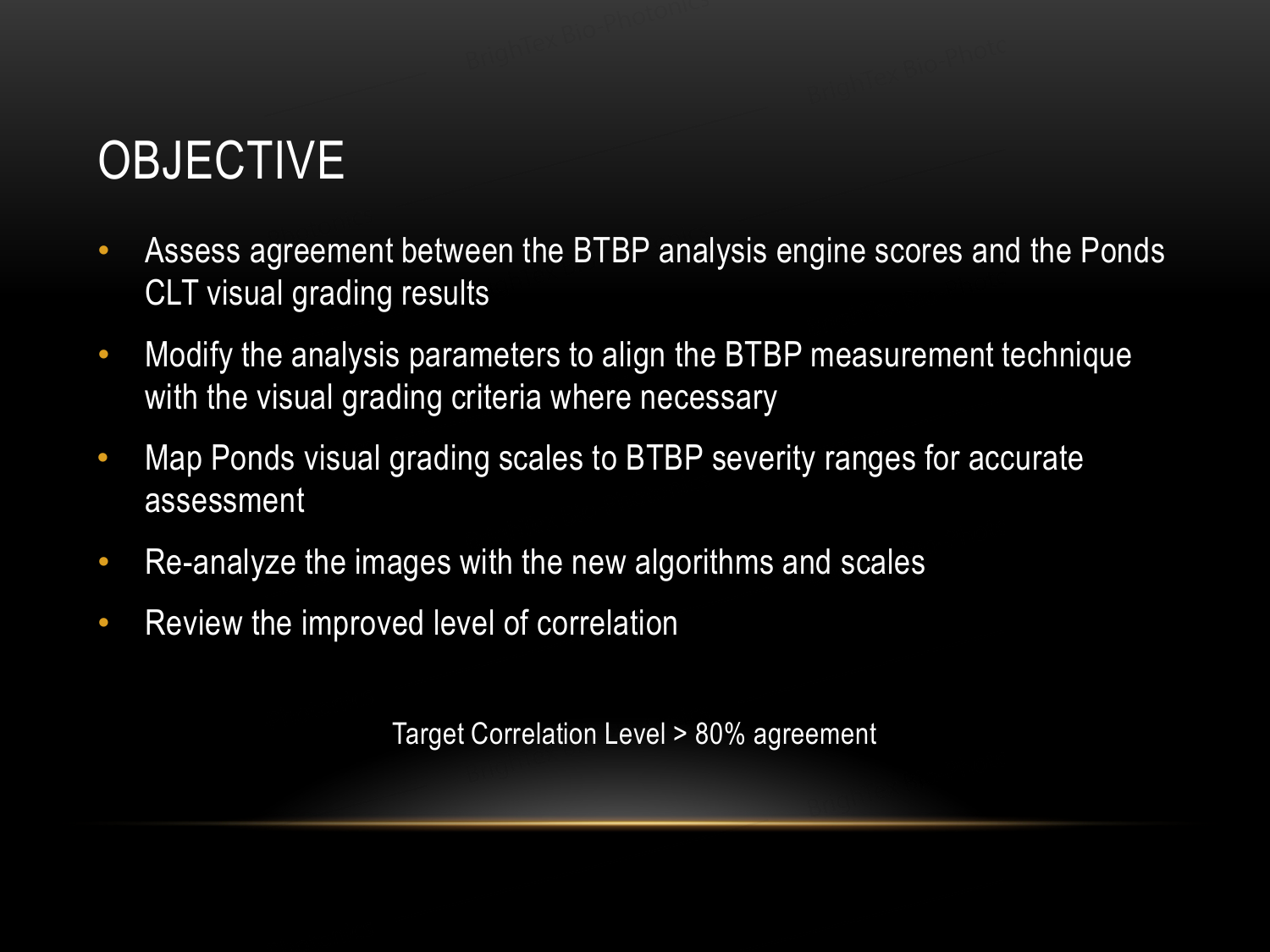## METHODOLOGY

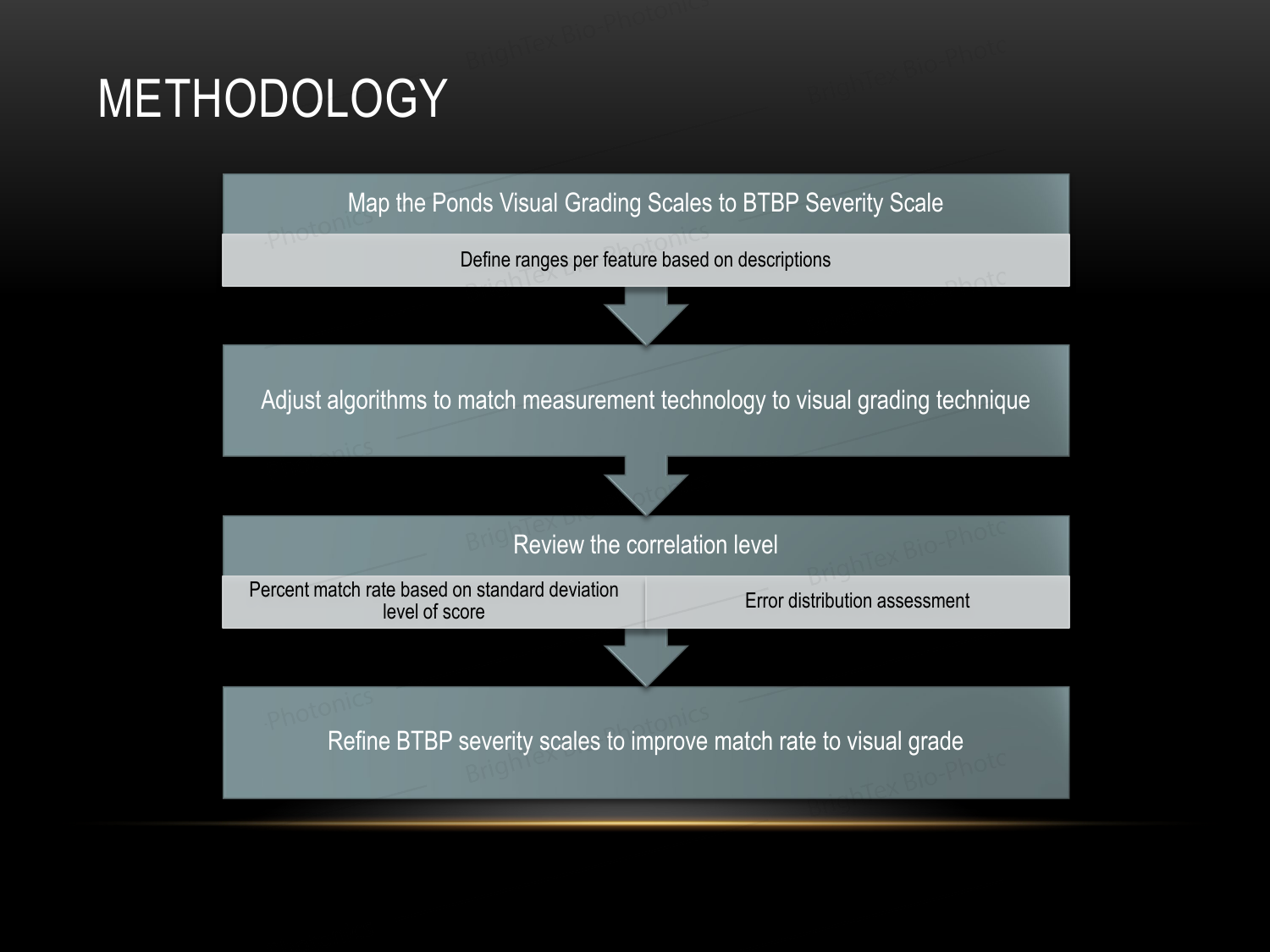### WRINKLES - AVERAGE

The average of the two scores BTBP gets from the under eye and smile line zones were averaged. This figure was then rescaled to match with the Ponds CLT as closely as possible.



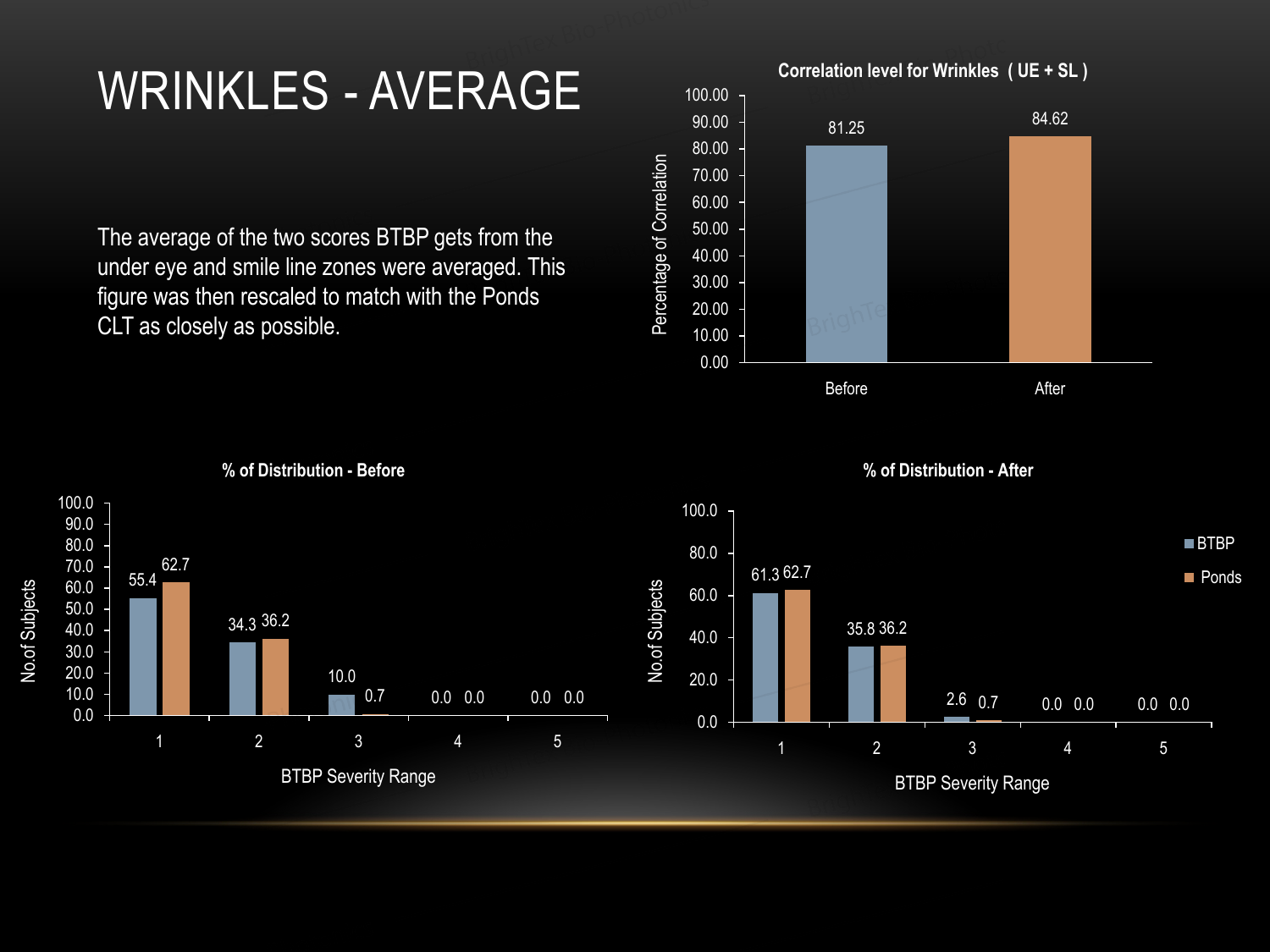### UNEVEN SKIN TONE

The BTBP score for skin tone unevenness was rescaled to match with the Ponds CLT as closely as possible.



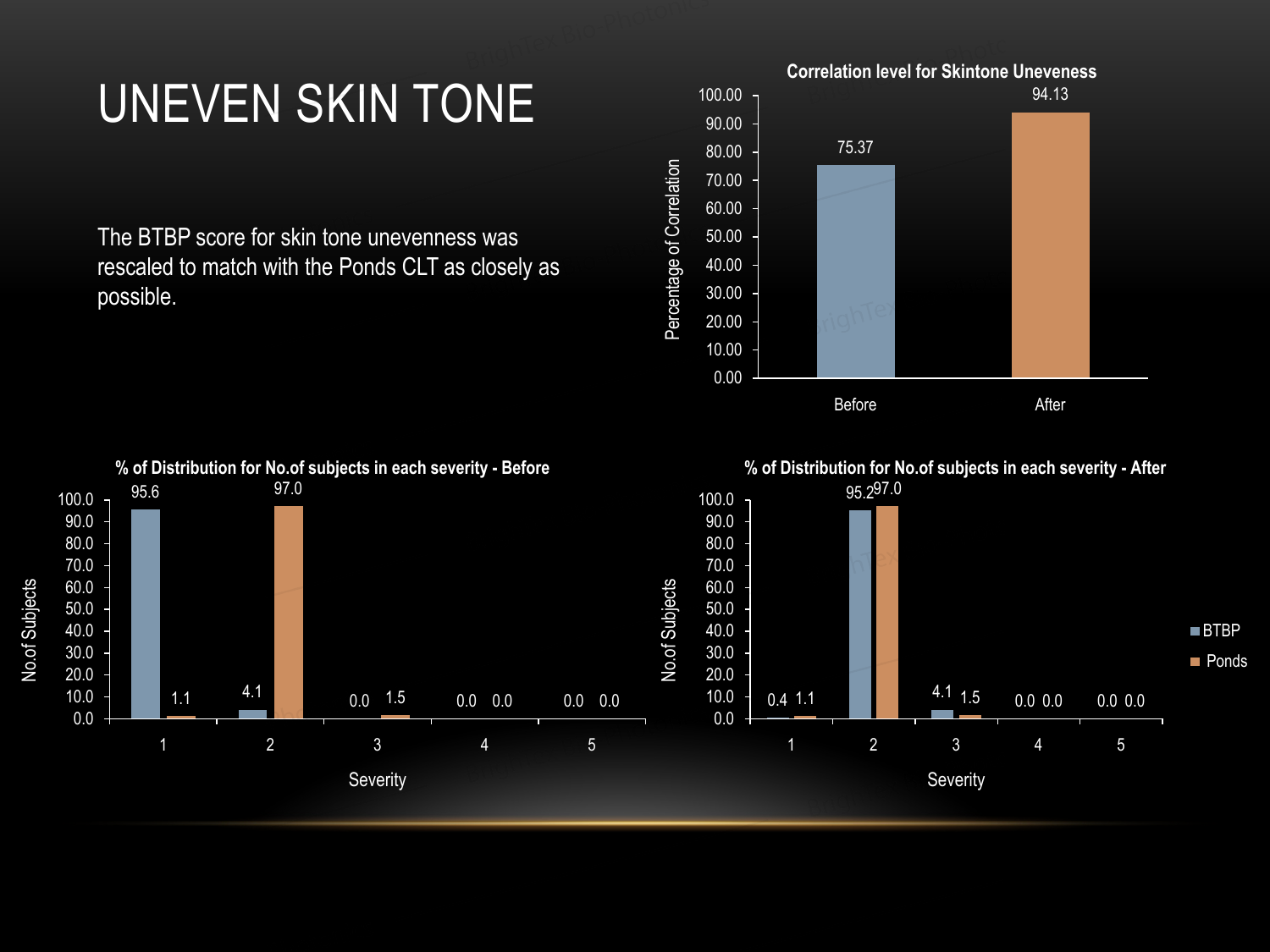#### ACNE

**% of Distribution for No.of subjects in each severity - Before**  The acne algorithm parameters were adjusted to work well on the Ponds CLT images, as well as the large pre-existing dataset that BTBP has of skintypes 1-3. Thresholds related to color, contrast, size and location were all changed to enhance sensitivity, and create a solution that works well across different skin-types and regions. The score was also rescaled to match with the Ponds CLT as closely as possible.





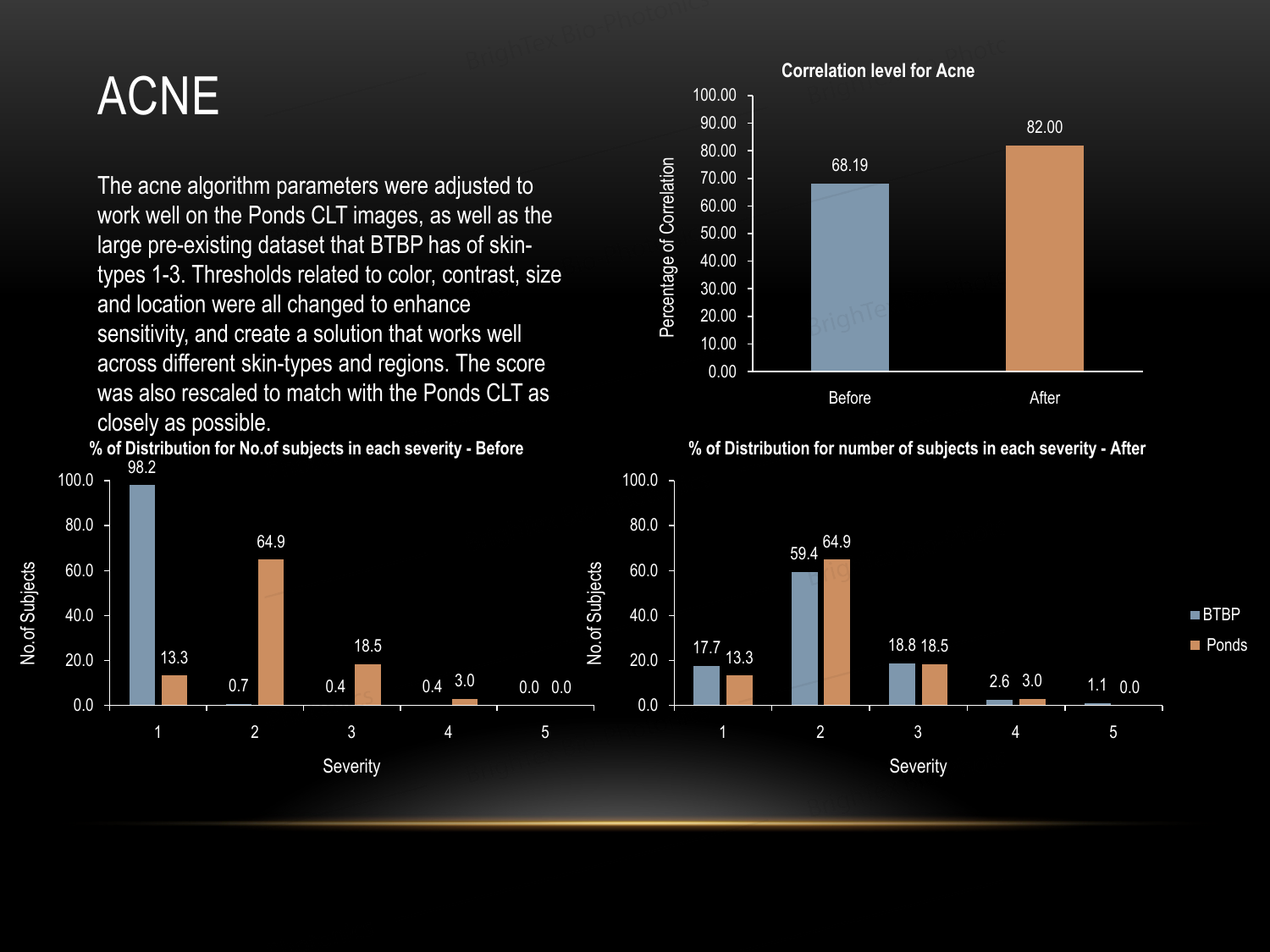### SPOTS

The BTBP score for pigmented spots was rescaled to match with the Ponds CLT as closely as possible.





#### **% of Distribution for No.of subjects in each severity - Before**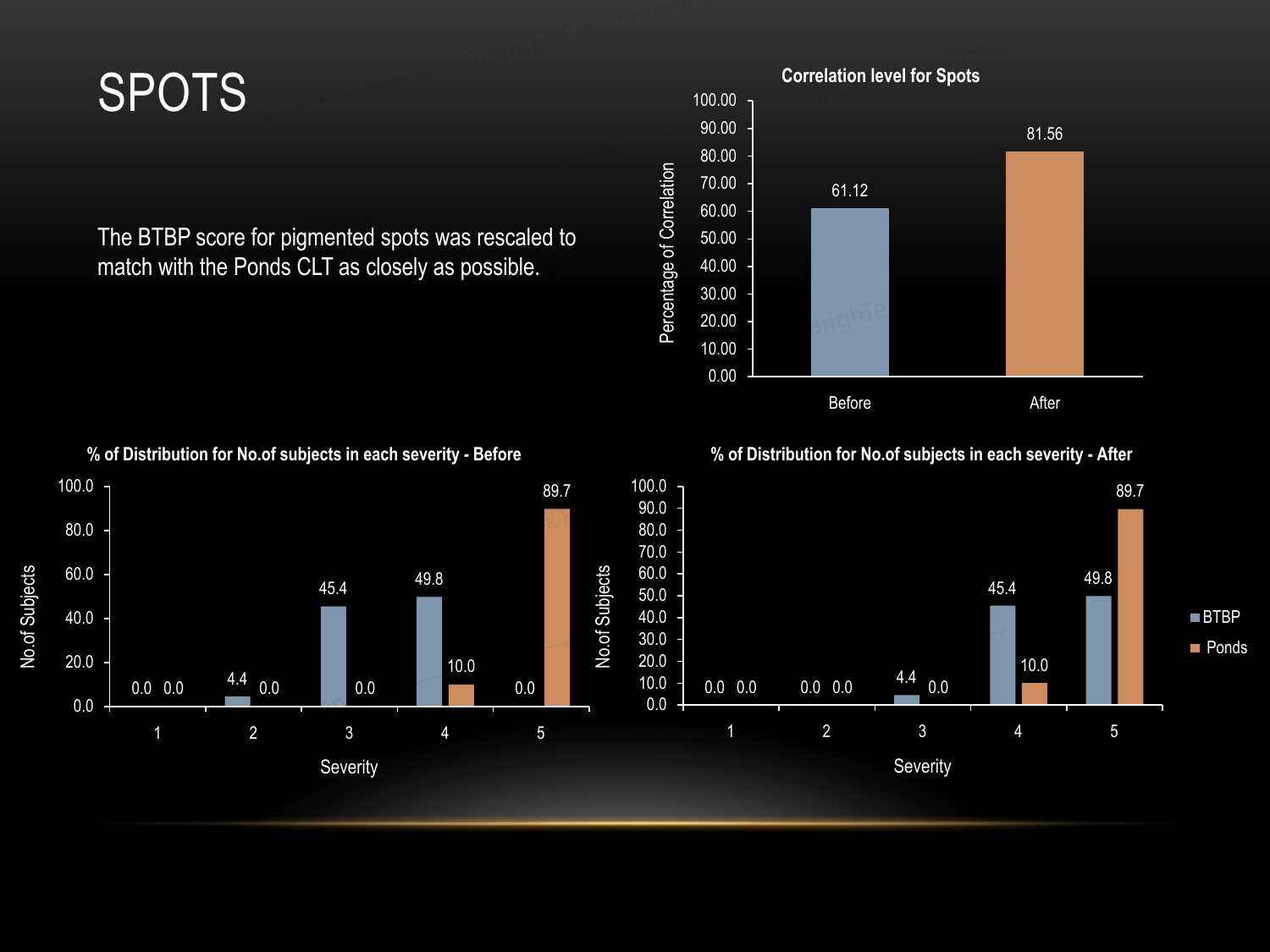# DARK CIRCLES (UNDER EYE)

The method through which BTBP measures under eye dark circles was switched to a different preexisting algorithm. This method involved measuring the difference between the intensity and color compared to other areas of the face. The score was then rescaled to match with the Ponds CLT as closely as possible.

#### **% of Distribution for No.of subjects in each severity - Before**





**% of Distribution for No.of subjects in each severity - After (Max Avg** 

■BTBP **Ponds**